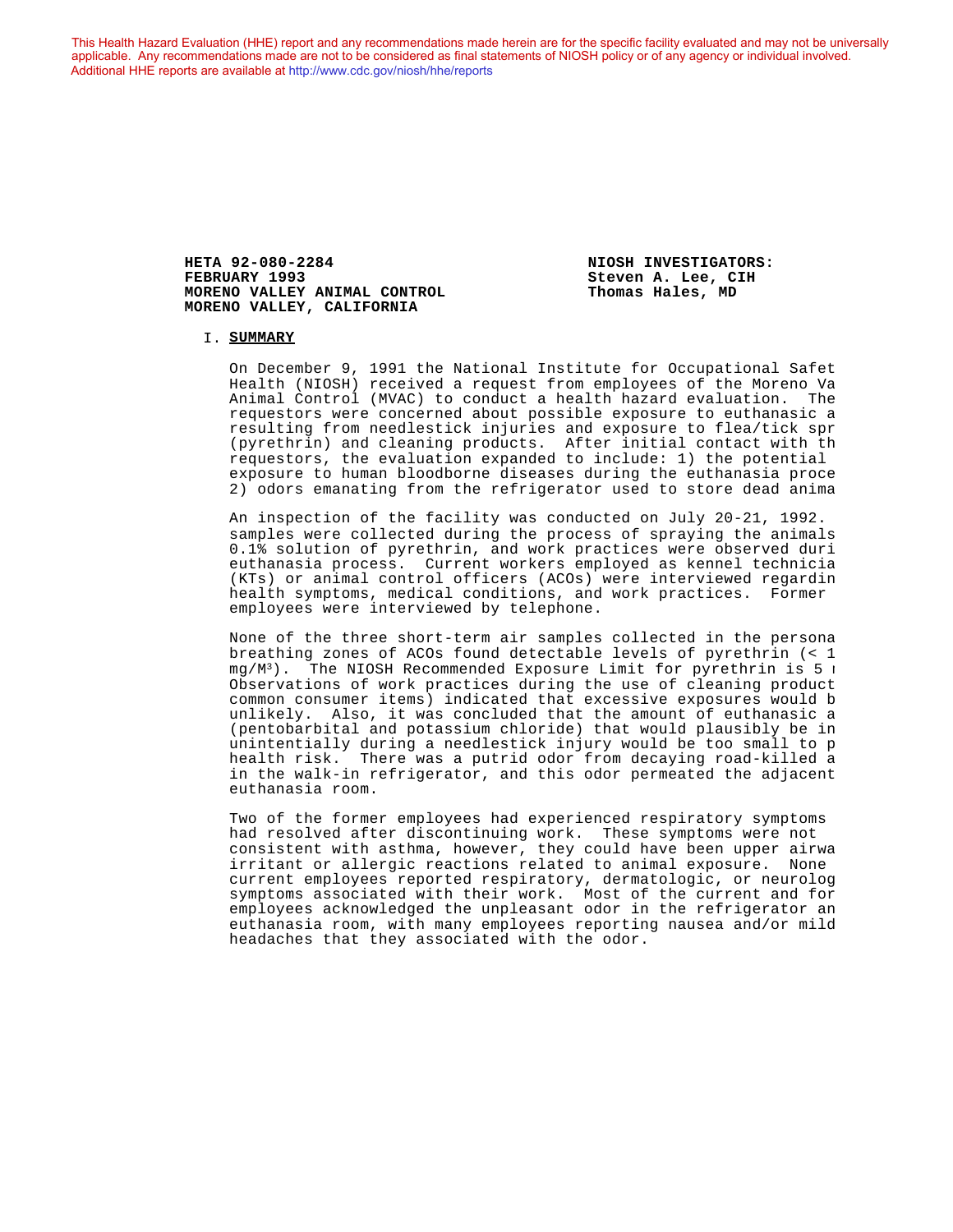Over half of the 17 current and former employees interviewed repo sticking themselves with a needle at least once during their empl with MVAC. Although ACOs rarely reused needles, KTs, on the othe reported that they almost always reused needles, with most employ killing three or four animals with the same needle and occasional recapping and saving the needle for later use.

In 1992, one employee was diagnosed with previous infection with hepatitis B (HBV) and current infection with hepatitis C (HCV). Serologic tests for the HBV were negative in 1986 during a blood donation. The employee reported none of the risk factors associa with HBV and HCV infections. This investigation could not determ source of these infections, but non-primate animals are not known sources of HBV or HCV.

Based on the results of this investigation, there was no health h from exposure to euthanasic agents, pyrethrin or cleaning product the time of the NIOSH visit. Whether the respiratory symptoms experienced by two former employees represented work-related uppe airway irritant or allergic reactions could not be determined from this evaluation. Although the opportunity for exposure to human by needlestick was extremely small, NIOSH recommended that MVAC a the policy of not reusing or recapping needles. Suggestions for reducing the odor of decaying animals at MVAC are contained in Se IX of this report.

KEYWORDS: SIC 0752 (Animal Specialty Services), bloodborne disea hepatitis B, hepatitis C, pyrethrin, respiratory symptoms, neurobehaviorial symptoms, neurologic symptoms.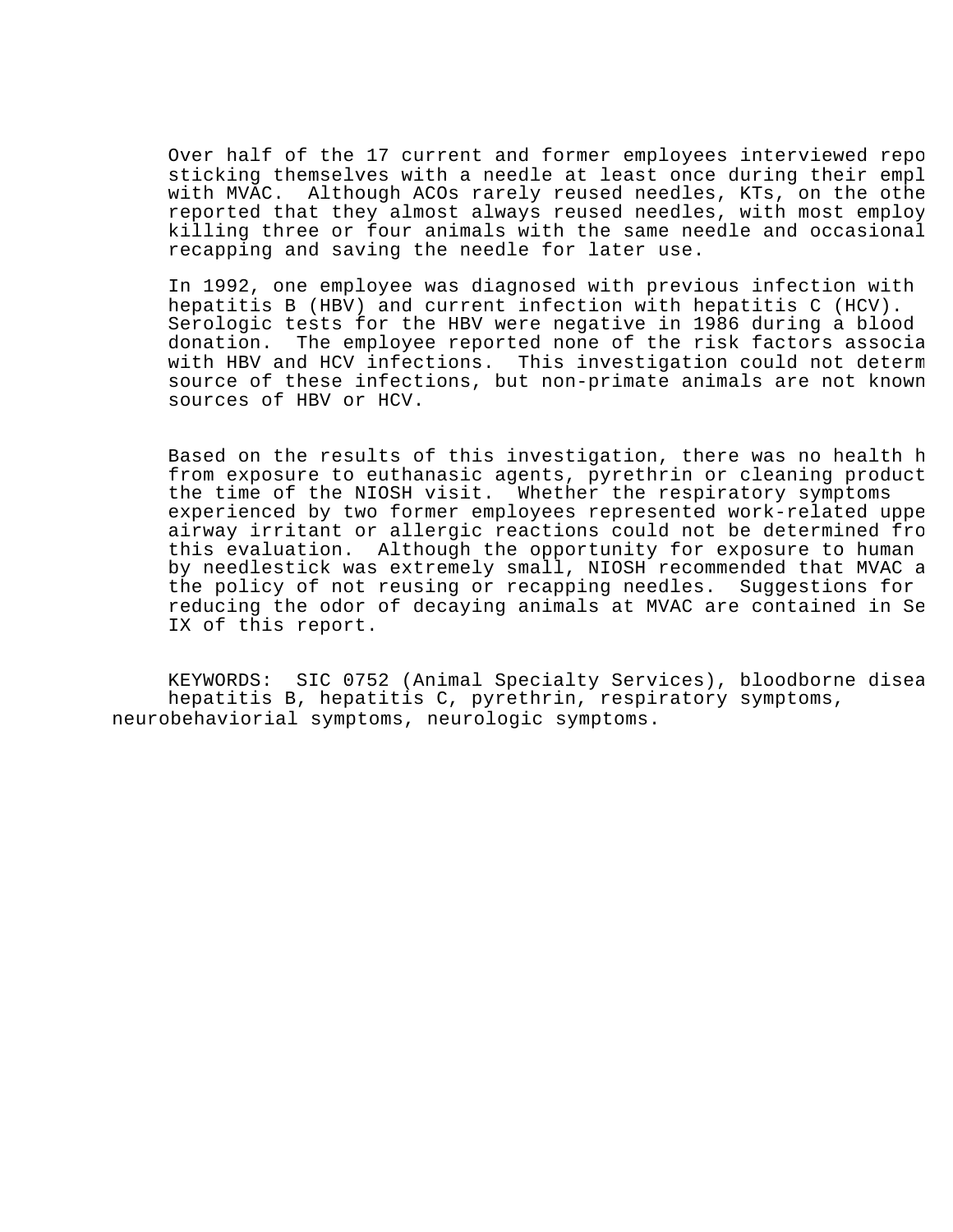### Page 3 - Health Hazard Evaluation Report 92-080-XXXX

### II. **INTRODUCTION**

On December 9, 1991, the National Institute for Occupational Safe Health (NIOSH) was requested by employees of Moreno Valley Animal Control (MVAC) to evaluate their potential exposure to euthanasic agents, bloodborne pathogens, pesticides, cleaning products, and decaying animals while working at the facility. Reported health symptoms included respiratory, neurologic (arm numbness), and neurobehavioral (headaches, dizziness, nausea) symptoms. The med conditions of concern were bloodborne diseases (hepatitis B, hepa C, HIV). To evaluate these concerns, NIOSH investigators conduct site visit on July 20-21, 1992.

### III. **BACKGROUND**

The MVAC facility was established in June 1991, in a renovated bu that initially served as a turkey hatchery for several decades an metal duct warehouse for another decade. MVAC is responsible for impounding stray animals; 2) caring for these impounded animals  $u$ they are picked up by their owners, adopted, or destroyed (after days); 3) enforcing the city's animal control laws; 4) responding citizen complaints regarding animals; and  $5$ ) collecting and dispo animals killed on the city's streets and highways.

The facility is staffed by approximately 17 full and part-time em and 6 to 10 county jail "trustees" fulfilling community service obligations. Trustees are responsible for cleaning the floors an of the 64 kennels. The cleaning compounds are typical household products, such as abrasive cleanser, window cleaner, and bleach. job titles for the 17 paid employees are: Animal Control Officers Kennel Technicians  $(4)$ , Dispatch  $(2)$ , and Clerical  $(7)$ . Over the 13 months of operation there has been a 142% turn-over among paid employees.

Animal Control Officers (ACOs) impound approximately 1000 animals month, split evenly between dogs and cats. Most animals are unlo the garage and sprayed with Ken AG Aqueous Fly Spray, which conta<br>0.1% pyrethrin. The product is dispensed from either a pressuriz The product is dispensed from either a pressuriz gallon Smith "Home and Garden Sprayer" or a 32-ounce hand-pump sprayer. Spraying requires about 2 minutes per animal. Although other fle tick control products are available (dips, dusts, and shampoos) a facility, these are rarely used.

The animals are housed in the kennels for 5 to 15 days. Almost h the impounded dogs are adopted, but a much smaller percentage of find homes, leaving approximately 800 animals per month to be des Generally, the Kennel Technicians (KTs) are responsible for the euthanasia process, which typically requires two employees. One h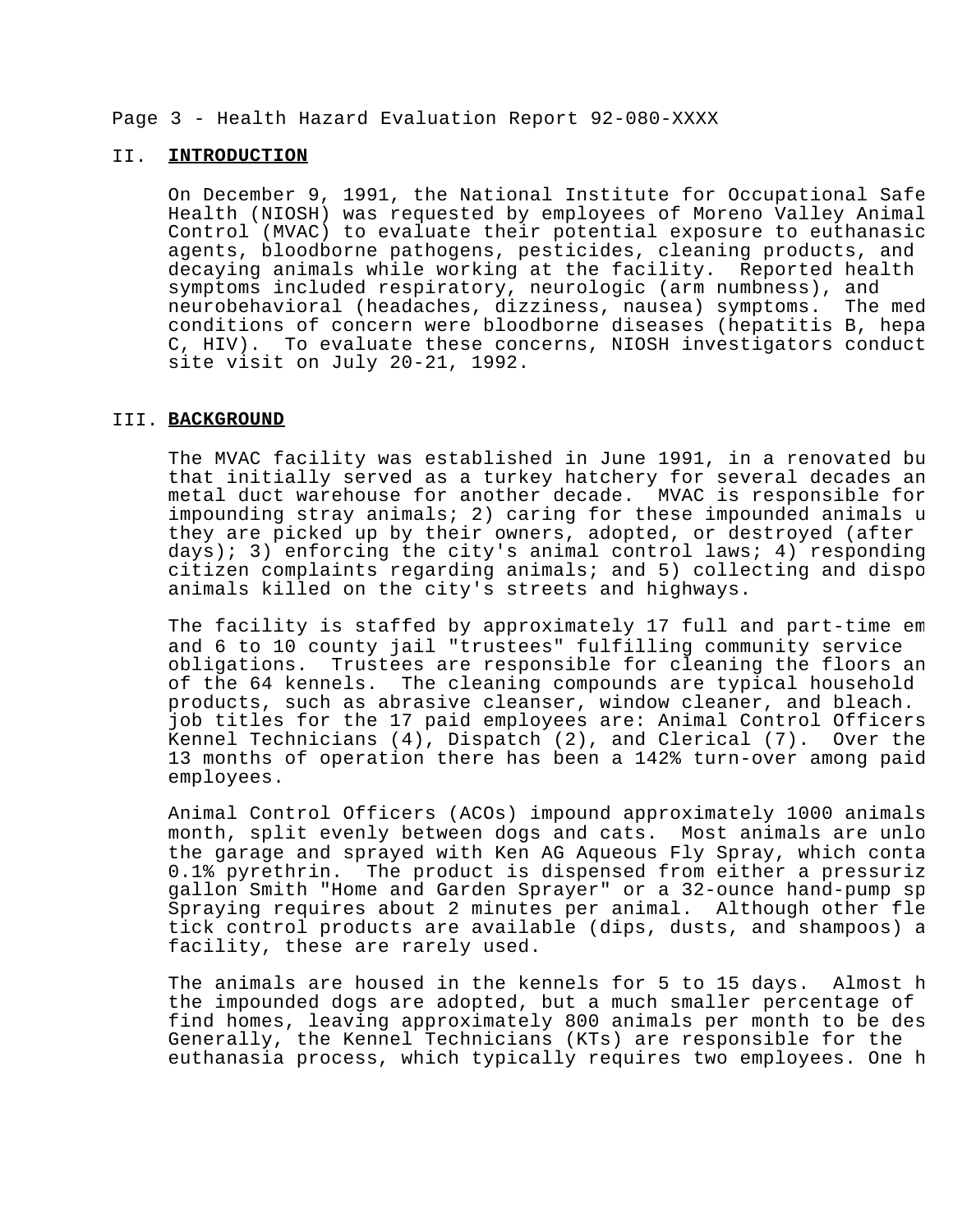### Page 4 - Health Hazard Evaluation Report 92-080-XXXX

the animal, while the other injects the euthanasic agent (mixture sodium pentobarbital and potassium chloride) intravenously. Curr MVAC requires individuals injecting the animals be "certified" in euthanasia. MVAC does not have a policy on the re-use of needles. Individual employees use anywhere from two to ten injections per A walk-in refrigerator, kept at about 40°F, is attached to the euthanasia room. The refrigerator is used for storing dead anima which are removed from the facility each Friday.

On November 12, 1991 an MVAC employee was hospitalized for acute respiratory and chest symptoms possibly due to chemical exposures facility. Although the etiology of these symptoms was not determ this hospitalization, a formal complaint was filed with the Calif Occupational Safety and Health Administration (CAL-OSHA). On Nov 19, 1991, CAL-OSHA conducted an on-site inspection and cited MVAC not having 1) a written emergency action plan, 2) a written fire prevention plan, and 3) a written hazard communication plan. A noticeable odor was noted in the walk-in freezer, but a citation issued due to the lack of an OSHA standard for putrid odors.

# IV. **EVALUATION DESIGN AND METHODS**

### A. ENVIRONMENTAL

On July 20-21, 1992, NIOSH investigators conducted an inspec of the facility and collected air samples during the applica of flea and tick spray. Three short-term personal breathing air samples were collected from two ACOs as they sprayed dog an aqueous solution containing 0.1% pyrethrin. The samples collected on glass fiber filters at a flow rate of 2 liters minute and analyzed by high performance liquid chromatograph according to NIOSH Method 5008.<sup>1</sup>

# B. MEDICAL

The NIOSH physician interviewed the current and former KTs a ACOs regarding health symptoms, health conditions, and work practices.

### V. **EVALUATION CRITERIA AND HEALTH EFFECTS**

### A. ENVIRONMENTAL

As a guide to the evaluation of the hazards posed by workplace exposures, NIOSH field staff employ environmental evaluation crit<br>for assessment of a number of chemical and physical agents. Thes for assessment of a number of chemical and physical agents. criteria are intended to suggest limits of exposure to which most workers may be exposed up to ten hours per day, 40 hours per week working lifetime without experiencing adverse health effects. It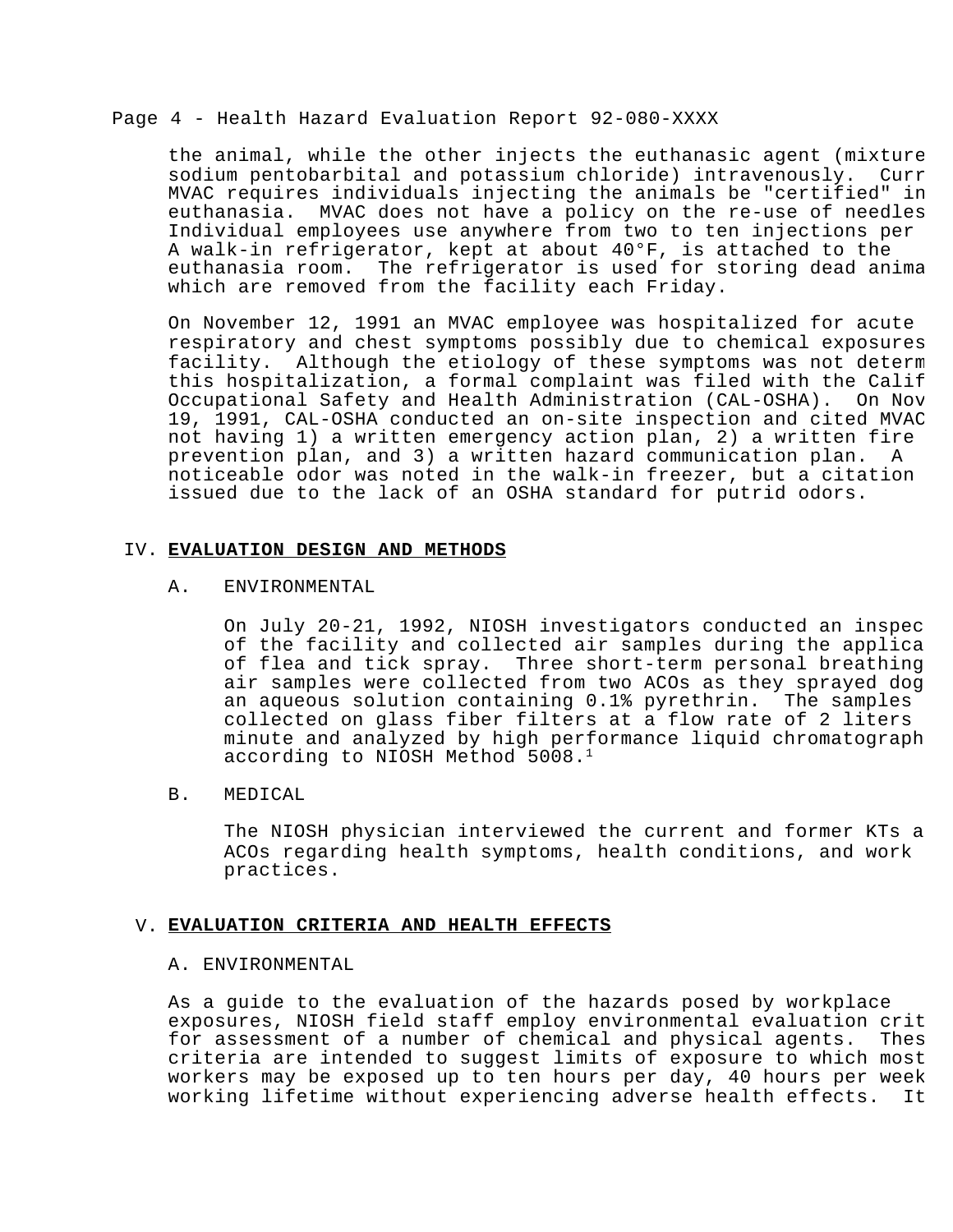# Page 5 - Health Hazard Evaluation Report 92-080-XXXX

however, important to note that not all workers will be protected adverse health effects if their exposures are maintained below th limits. A small percentage may experience adverse health effects because of individual susceptibility, a pre-existing medical cond and/or a hypersensitivity (allergy). In addition, some hazardous substances may act in combination with other workplace exposures, general environment, or with medications or personal habits of th worker to produce health effects even if the occupational exposur controlled at the limit set by the criterion. These combined eff are often not considered in the evaluation criteria. Also, some substances are absorbed by direct contact with the skin and mucou membranes, and thus potentially increase the overall exposure. F evaluation criteria may change over the years as new information toxic effects of an agent become available.

The primary sources of environmental evaluation criteria for the workplace are the following: 1) NIOSH Recommended Exposure Limits (RELs), 2) the American Conference of Governmental Industrial Hygienists' (ACGIH) Threshold Limit Values (TLVs), and 3) the U.S. Department of Labor, Occupational Safety and Health Administration (OSHA) Permissible Exposure Limits (PELs). The OSHA PELs may be required to take into account the feasibility of controlling expo in various industries where the agents are used; the NIOSH RELs, contrast, are base primarily on concerns relating to the prevention occupational disease.

A time-weighted average (TWA) exposure refers to the average airb concentration of a substance during a normal 8- to 10-hour workday. Some substances have recommended short-term exposure limits (STEL ceiling values which are intended to supplement the TWA where the recognized toxic effects from high, short-term (15 minute) exposu

### Pyrethrin

Pyrethrin is an insecticide obtained from the chrysanthemum Exposure can cause dermatitis, upper respiratory symptoms (sneezing, rhinitis), and allergic asthma.<sup>2-4</sup> In a study of California pet handlers, exposure to pyrethrin was only asso with "stomach" pains, which the authors noted, was not consi with the known toxicity of pyrethrin.<sup>5</sup> The NIOSH, ACGIH, and evaluation criteria for exposure to airborne pyrethrin is 5 milligrams per cubic meter (mg/m<sup>3</sup>), as an 8-hour TWA exposure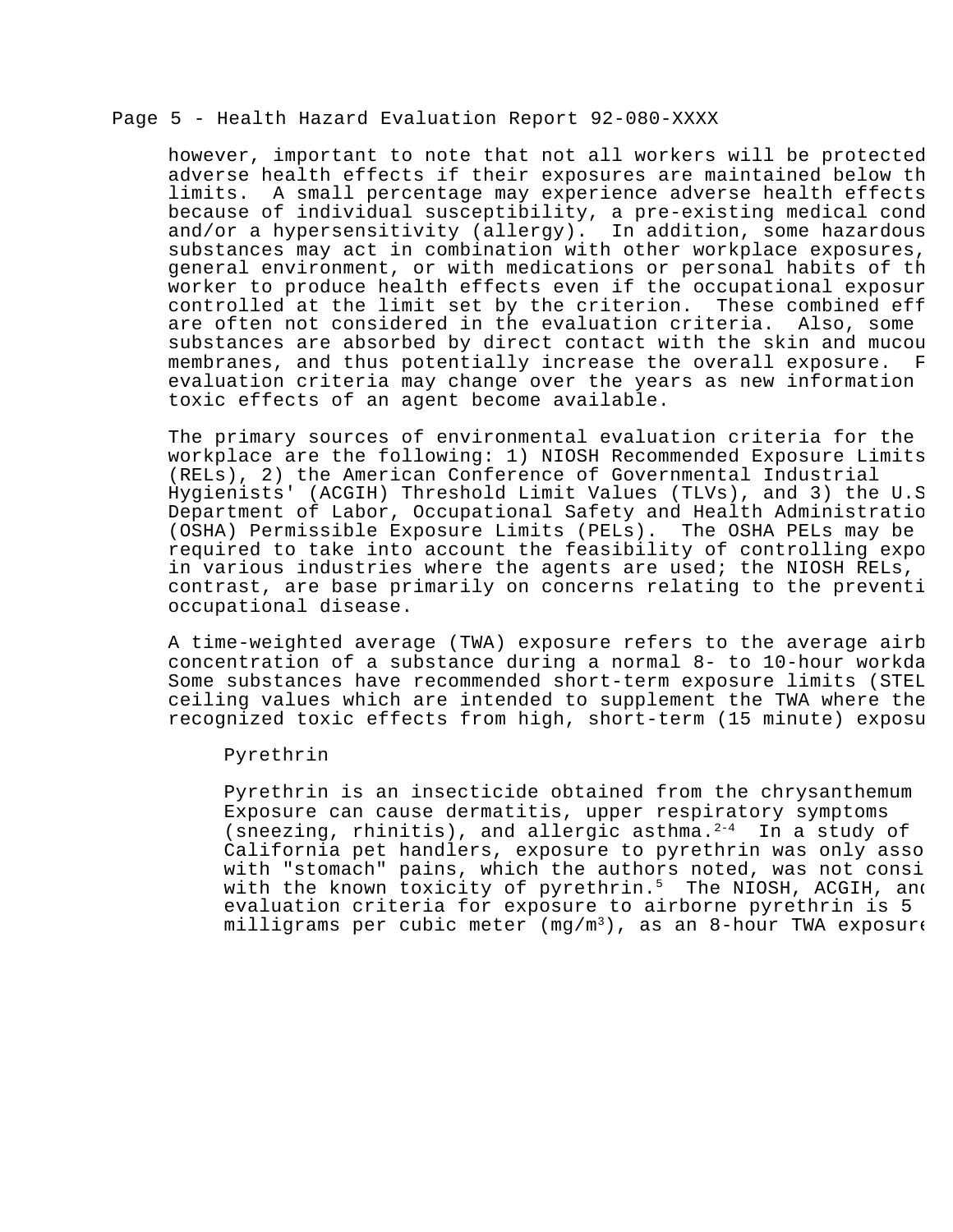Page 6 - Health Hazard Evaluation Report 92-080-XXXX

### B. MEDICAL

The major infections transmitted by blood are hepatitis B (HBV), hepatitis C (HCV), and human immunodeficiency virus type  $1$  (HIV). is no evidence of non-primate animal-to-human transmission of the viruses. Non-primate animals are not known to be suseptible to infections by these viruses.

1. Hepatitis B Virus (HBV)

HBV is a major cause of acute and chronic hepatitis, cirrhos and primary hepatocellular carcinoma worldwide. $9$  Transmission HBV occurs by percutaneous or permucosal routes, and infecti blood or body fluids can be introduced at birth, through sex contact, or by contaminated needles. $10$  Persons at increased of acquiring HBV infection include members of the following groups: a) parenteral drug users, b) heterosexual men and wo and homosexual men with multiple partners,  $c$ ) household cont and sexual partners of HBV carriers, d) infants born to HBVinfected mother, e) patients and staff in custodial institut for the developmentally disabled,  $f$ ) recipients of certain  $p$ derived products (including patients with congenital coagula defects), g) hemodialysis patients, h) health and public-saf workers who have contact with  $b$ lood, and i) persons born in of high HBV endemicity and their children.<sup>10</sup> For approximate of whites and 14% of blacks with HBV infections, no risk fac are identified.<sup>11</sup>

HBV can survive for at least one week dried at room temperat environmental surfaces, and disinfection, sterilization, and disposal procedures must be adequate to prevent the spread o virus. $12$  The Centers for Disease Control (CDC) has estimated 12,000 health-care workers whose jobs entail exposure to blo become infected with HBV each year. $13$  Needle stick injuries up a significant portion of these infections; 6%-30% of pers receiving a needle-stick exposure from an HBV antigen-positi individual (HBsAq) will become infected.<sup>14</sup> Although animal handlers have not been specifically studied, there is no rea suspect that they would normally be at risk of occupationall acquired hepatitis B since animals other than primates infec laboratories are not a potential source of infection.

2. Hepatitis C Virus (HCV)

In May 1990, serologic tests that detect anti-HCV antibody b were licensed and became commercially available in the Unite States. Studies have shown that HCV is the etiologic agent majority of parenterally transmitted or bloodborne non-A, no hepatitis worldwide. $10$  Because the serologic tests diagnosti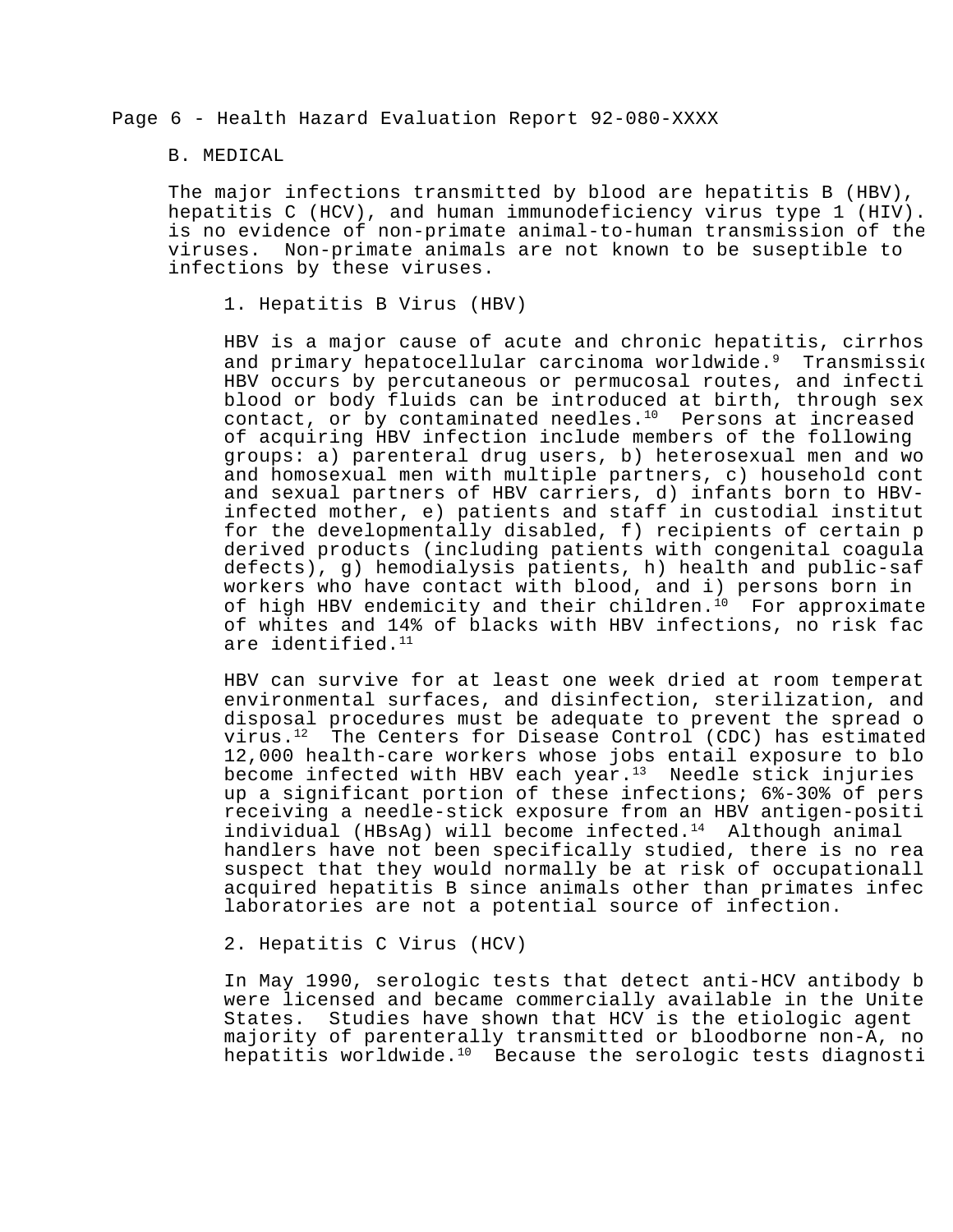# Page 7 - Health Hazard Evaluation Report 92-080-XXXX

HCV infection have only recently become available, the natur history of this infection needs further study, but links with acute and chronic hepatitis and cirrhosis are well establish The mode of transmission is, in one respect, similar to that HBV, with parenteral drug users, health-care workers with occupational exposure to blood, hemodialysis patients, and recipients of whole blood, blood cellular components, or pla being at increased risk.<sup>10</sup> Sexual activity and other types of person-to-person contact, however, have not been generally recognized as important mechanisms of transmission. $10$  In addition, 40% of patients with acute HCV infection have no identifiable risk factors.<sup>15</sup>

### 3. Human Immunodeficiency Virus Type 1 (HIV)

HIV adversely affects the immune system, rendering the infec individual vulnerable to a wide variety of infections and ot conditions. When an HIV infected individual contracts one of several specified clinical disorders, that individual is dia with acquired immunodeficiency syndrome (AIDS). Transmissio HIV is similar to that of HBV. Groups at higher risk includ homosexual and bisexual men, 2) parenteral drug users, and 3) heterosexuals with multiple sexual partners, HIV-infected se partners, or sexual partners at risk for HIV infection). The groups account for over 89% of AIDS cases,  $16$  and over 80% of infections.<sup>17</sup> Occupational transmission of HIV has been documented in health care workers. As of May 1990, informat submitted to the public record indicates at least 65 cases o healthcare workers whose HIV infections were associated with occupational exposure. $18$  Eighteen of the 30 case reports published in the scientific literature as of may 1990 seroconverted following a documented exposure incident. Ele these 18 seroconversions were caused by needlesticks. $18$  The actual risk of seroconverting following a needlestick with H infected blood is approximately  $0.4\$ .<sup>19</sup> As with the HBV and no studies have identified animal handlers being at increase for occupationally acquired HIV infections.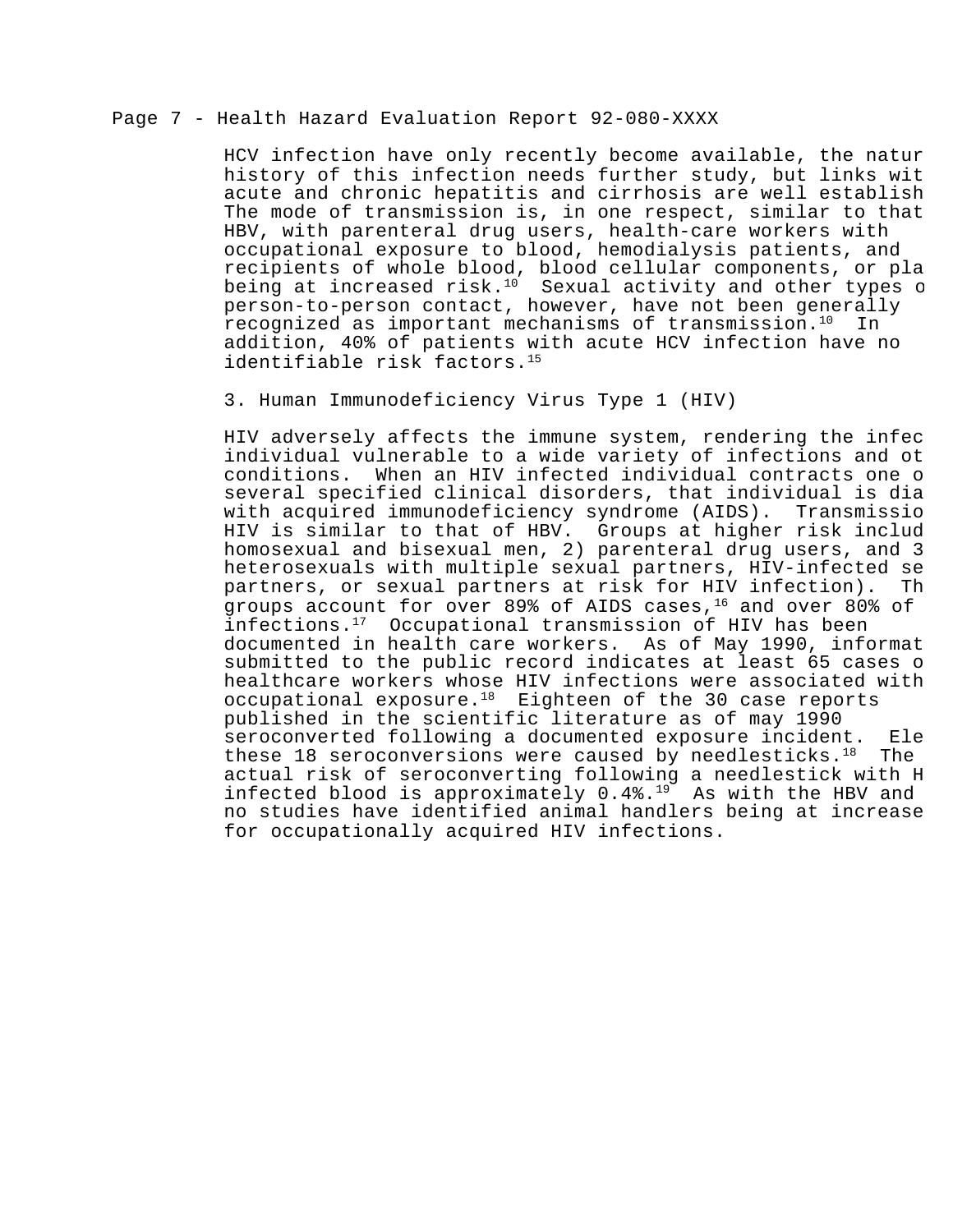# Page 8 - Health Hazard Evaluation Report 92-080-XXXX

#### VI. **RESULTS AND DISCUSSION**

#### A. ENVIRONMENTAL

Exposure to pyrethrin was below the sampling and analytical limit detection  $(< 1 \text{ mg}/\text{M}^3)$  at the time of the NIOSH visit. The NIOSH Recommended Exposure Limit for pyrethrin is 5 mg/M<sup>3</sup>. Overexposure pyrethrin was considered to be unlikely at this facility due to t small amounts of dilute solution being used and the short duratio exposure.

Observations of cleaning practices revealed no unusual or hazardo practices and indicated that excessive exposure to cleaning produ would be unlikely as long as the product label instructions are followed.

### B. MEDICAL

All nine currently employed KTs and ACOs were interviewed. Of th former KTs and ACOs, 2 were interviewed in person, 6 six were interviewed by telephone, and 6 could not be located.

1. Symptoms

None of the current workers complained of skin, neurologic, respiratory symptoms associated with work, but two former employees reported work-related respiratory symptoms which resolved after discontinuing work. Although these respirato symptoms were not suggestive of asthma, they could have represented upper airway or irritant reactions related to an exposure. All of the current and former workers noted the unpleasant odor from decaying road-killed animals in the wal refrigerator. Many employees stated the odor caused minimal nausea and/or mild headaches.

2. Work Practices

Four of the nine (44%) current employees reported sticking themselves with a needle at least once during their employme with MVAC. The stick typically occurred during the injectio procedure or re-capping process. Two  $(22)$  reported seeing employees sticking themselves. Four of the 8 (50%) former employees interviewed reported sticking themselves with need least once while employed with MVAC. Seven of the 8 (88%) reported seeing other employees sticking themselves.

Current and former ACOs rarely reused needles. If needles w reused, never were there more than two animals killed with t same needle. KTs, on the other hand, reported that they alm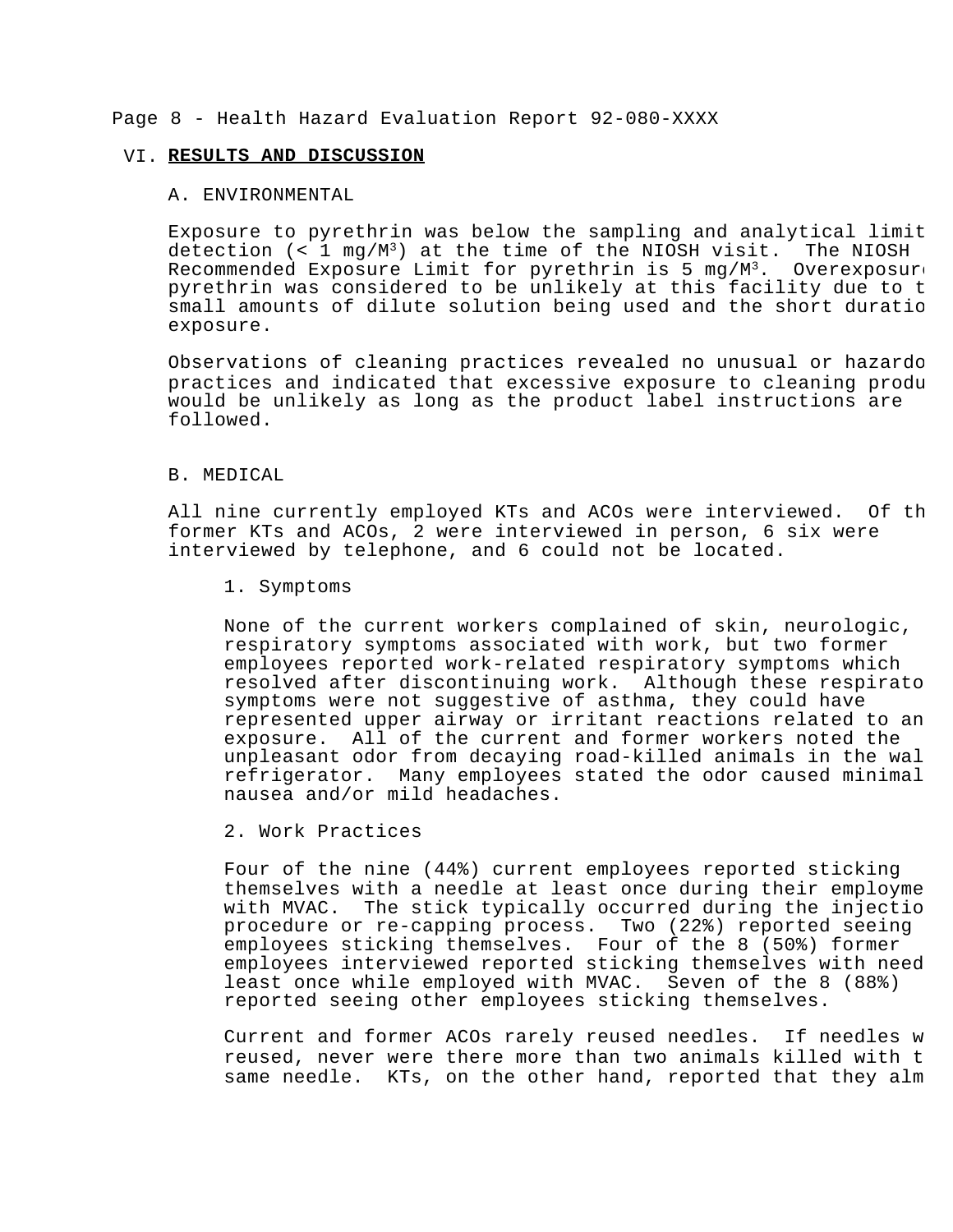# Page 9 - Health Hazard Evaluation Report 92-080-XXXX

always reused needles, with most employees destroying three four animals with the same needle. Occasionally, used needl were recapped and saved for later use.

3. Medical Conditions

In 1992, one employee was diagnosed with previous infection HBV and current infection with HCV. Serologic tests for the were negative in 1986 during a blood donation. This employe reported none of the risk factors associated with HBV and HC infections. This investigation could not determine the sour this employee's HBV and HCV infection other than to note tha HBV infection occurred sometime between 1986 and 1992. As discussed earlier, there would be no reason to suspect that HCV infection would be related to contact with animals or an blood (other than from laboratory-infected primates).

# VII. **CONCLUSIONS**

Based on the NIOSH investigators' observations of current work practices, the environmental sampling data for pyrethrin, and the general lack of persistent symptoms experienced by employees, we conclude that employees of MVAC were not at increased risk for ad health conditions due to chemical exposures. Acute respiratory s could possibly represent upper airway irritant or allergic reactions to animal exposure. The odor of decaying animals probably contri to employee discomfort, but no long-term health effects are known result from this exposure.

Although the opportunity for exposure to human blood by needlesti during the euthanasia process is theoretically possible (e.g., by employees being stuck by the same needle), it is highly unlikely. However, any possible exposure to bloodborne pathogens merits ser concern. Therefore, the following recommendations should be foll minimize this hazard.

# VIII. **RECOMMENDATIONS**

- 1. MVAC should forbid the practice of reusing or recapping need
- 2. Needles should be immediately discarded when a needlestick o This is particularly important when two people are performin euthanasia, in order to minimize the possibility of a second needlestick (to the other worker).
- 3. Needles should be discarded, without recapping, in container are closable, puncture resistant, and leakproof on the sides bottom.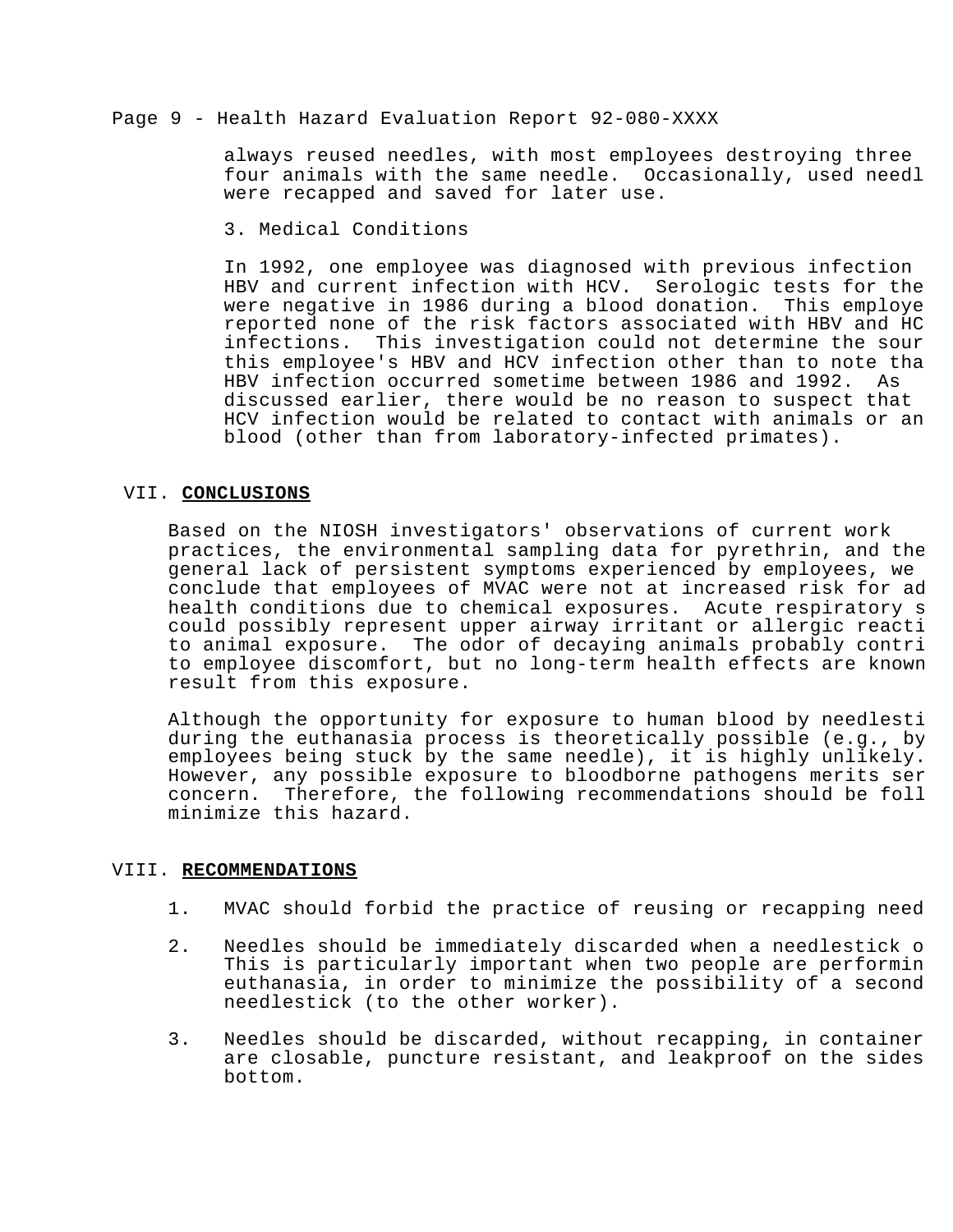# Page 10 - Health Hazard Evaluation Report 92-080-XXXX

- 4. Cleaning workers should be trained to use cleaning products strictly in accordance with the label warnings and instructi This is particularly important when diluting concentrated pr and adhering to warnings about the mixing of multiple produc For example, mixing bleach with other cleaning products may release hazardous levels of chlorine gas.
- 5. The odor of decaying animals should be reduced. Possible solutions may include:
	- a) venting the refrigerated air outside the building,
	- b) moving the refrigerator out of the building,
	- c) increasing the frequency of removing dead animals from th facility, or
	- d) reducing the storage temperature to below freezing.
- 6. A quarterly respiratory symptom questionaire should be distr to employees exposed to animals. Workers with symptoms shou referred to health care providers for further evaluation.

# IX. **REFERENCES**

- 1. NIOSH [1984]. NIOSH manual of analytical methods. 3rd ed. Cincinnati, OH: National Institute for Occupational Safety Health. DHHS (NIOSH) Publication No. 84-100.
- 2. Casida, J.E.(ed.) Pyrethrum The Natural Insecticide. Aca Press, NY, 1973, p. 123-142.
- 3. NIOSH/OSHA [1981]. Occupational safety and health quideline pyrethrum. In: NIOSH/OSHA. Occupational safety and health guidelines for chemical hazards. Cincinnati, OH: U.S. Depar of Health and Human Services, Public Health Service, Centers Disease Control, National Institute for Occupational Safety Health, DHHS, (NIOSH) Publication No. 81-123.
- 4. Zenz, Carl (ed.). Occupational medicine: principles and pra applications. 2nd ed. Chicago, IL: Year Book Medical Publish Inc., p. 687.
- 5. Ames RG, Brown SK, Rosenberg J, Jackson RJ, Stratton JW, Quenon SG. Health symptoms and occupational exposure to flea contr products among California pet handlers. Am. Ind. Hyg. Assoc 1989;50(9):466-472.
- 6. CDC (Centers for Disease Control) [1988]. NIOSH recommendat for occupational safety and health standards. MMWR 37 (supp  $S-7$ ).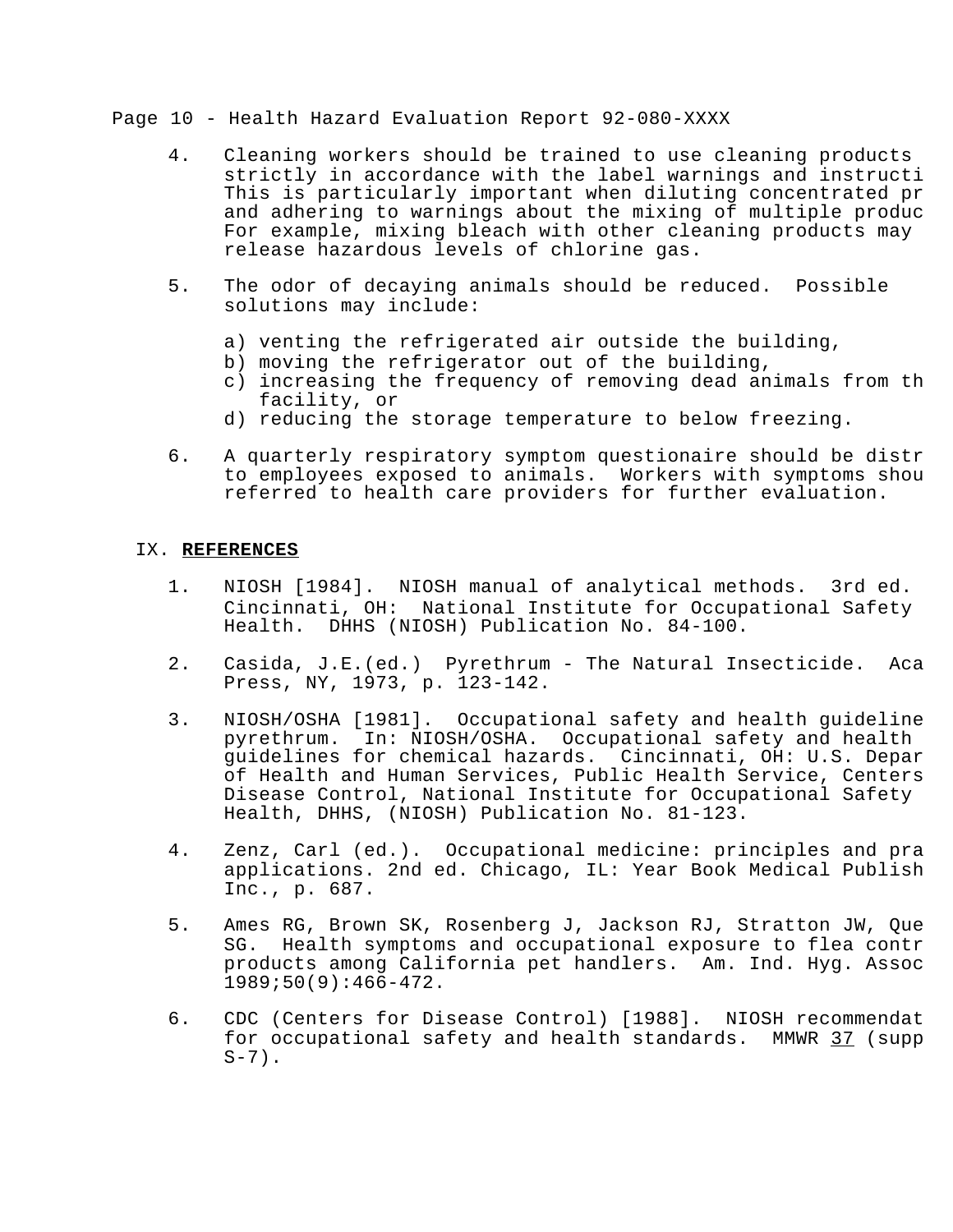Page 11 - Health Hazard Evaluation Report 92-080-XXXX

- 7. ACGIH [1991]. 1991-92 threshold limit values for chemical substances and physical agents, and biological exposure indi Cincinnati, OH: American Conference of Governmental Industr Hygienists.
- 8. Code of Federal Regulations [1989]. Air contaminants permissible exposure limits. 29 CFR 1910.1000. U.S. Depart of Labor, Occupational Safety and Health Administration (OSH
	- 9. Maynard JE, Kane MA, Alter MJ, Hadler SC. Control of hepati by immunization: global perspectives. In: Zukerman AJ, (ed.) Viral hepatitis and liver disease. New York: Alan R. Liss, 1988:967-9.
- 10. CDC (Centers for Disease Control) [1991]. Public health ser inter-agency quidelines for screening donors of blood, plasm organs, tissues, and semen for evidence of hepatitis B and hepatitis C infection. MMWR 40 (Suppl No. RR-4).

11. McQuillan GM, Townsend TR, Fields HA, et al. Seroepidemiology of hepatitis B virus infection in thenited States: 1976 to 1980. Am J Med 1989;87(3A):5S-10S.

- 12. Bond WW, Favero MS, et al [1981]. Survival of hepatitis B v after drying and storage for one week. Lancet; March 7:550-
- 13. CDC (Centers for Disease Control) [1989]. Guidelines for prevention of transmission of human immunodeficiency virus a hepatitis B virus to health-care and public-safety workers. 38 (Suppl No. S-6).
- 14. CDC (Centers for Disease Control) [1985]. Recommendations f protection against viral hepatitis. MMWR 34:313-324, 329-33
- 15. Wright TL. Transmission of hepatitis C. Liver Update: Func and Disease 1992;6(3):5-6.
- 16. CDC (Centers for Disease Control) [1992]. Update: acquired immunodeficiency syndrome - United States, 1991. MMWR 41(26) 468.
- 17. CDC (Centers for Disease Control) [1991]. Publicly funded H counseling and testing - United States,  $1990$ . MMWR  $40(39):6$ 675.
- 18. 56 Federal Register 234 [1991]. Occupational Safety and Hea Administration: Occupational exposure to bloodborne pathogen final rule. 29 CFR Part 1910.1030.